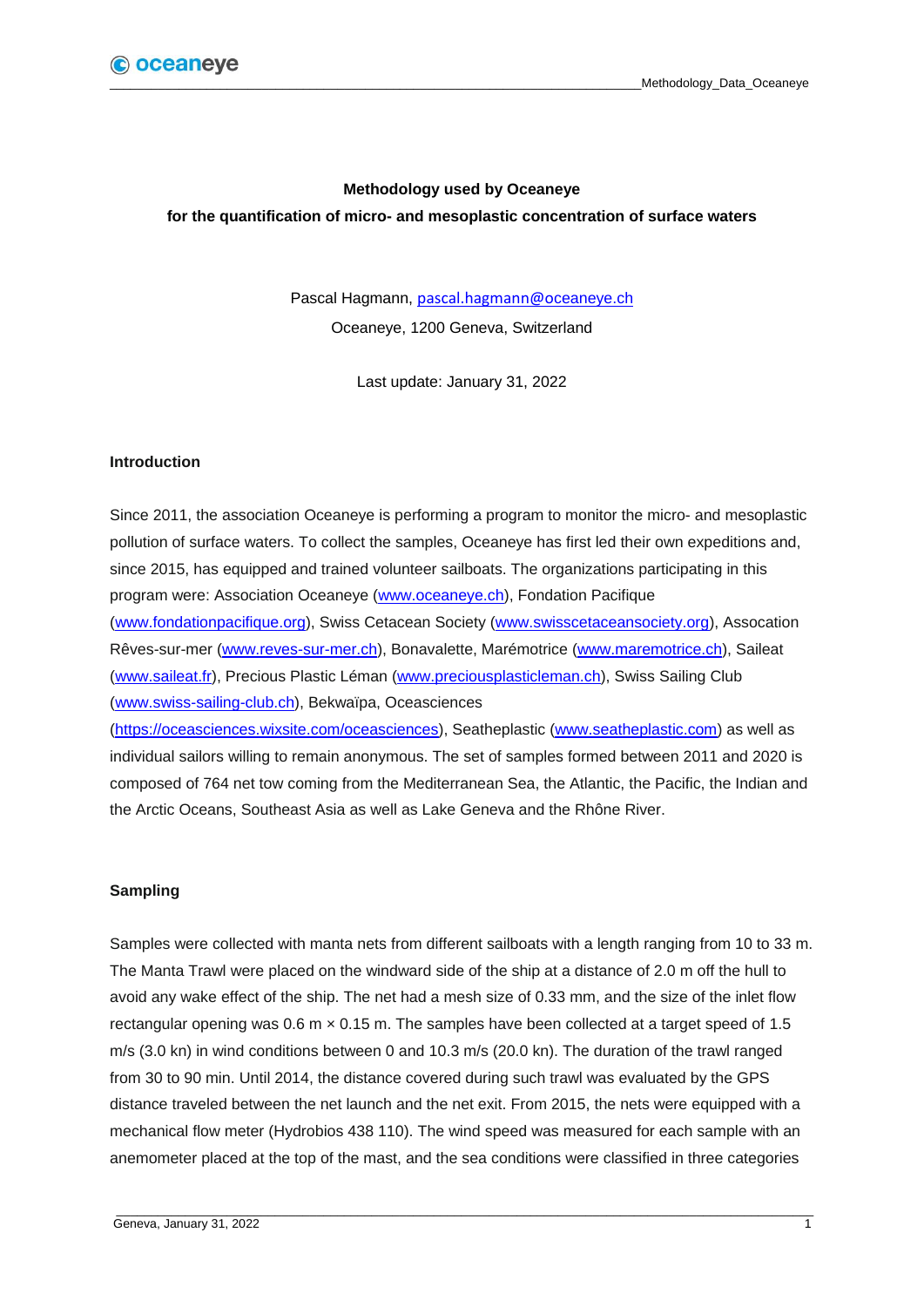according to Douglas' scale: slight (wave height <0.5 m), smooth (0.5 m<wave height<1.25 m) and moderate (1.25<wave height<2.5 m).

# **Storage**

Between 2011 and 2014, the particles in the collector were transferred and stored in tube bottles in water saturated by salt at room temperature and protected from exposure to light (only for Oceaneye expeditions). As of 2015, in order to avoid any handling errors by the volunteers, the participating sailboats were equipped with one cod-end per sample. After a sample collection, every cod-end and its contents were wrung out, loaded with salt, sealed in a hermetic food bag and stored at room temperature and protected from exposure to light.

| Distance measurement | Particles were transferred and                                                 | 1 cod-end per sample stored in                                              |
|----------------------|--------------------------------------------------------------------------------|-----------------------------------------------------------------------------|
| method               | stored in tube bottles                                                         | food bags                                                                   |
| <b>GPS</b> distance  | Distance measurement method: GPS,<br>sample storage method: tube bottles       | Distance measurement method: GPS,<br>sample storage method: food bags       |
| Mechanical flowmeter | Distance measurement method: flowmeter,<br>sample storage method: tube bottles | Distance measurement method: flowmeter,<br>sample storage method: food bags |

*Identifier PO1: SAMPROT*

## **Analysis**

Samples were first sieved through 5 mm, 1 mm and 300 μm sieves, to separate mesoparticles from bigger and smaller microparticles, and rinsed with water. The resulting filtrate was placed in plastic Petri dishes, and observed through a stereo microscope. All particles were visually identified, separated from the plankton and sorted into six form categories based on that of Shaw and Day (1994)—fragments from larger pieces, pellets (including preproduction pellets as well as smaller cosmetics microbeads), lines (fishing lines), thin films, foams and other particles (fibers, tar, glass, etc.). Not being able to visually differentiate between synthetic and natural fibers, they were all placed in the category others. Once dried for one week at ambient temperature, the particles of each category were counted and weighted (accuracy 0.1 mg).

| Size of the particles (by sieving) | Code     |
|------------------------------------|----------|
| $0.33$ à 5.00 mm                   | H0300010 |
| $1.00$ à 5.00 mm                   | H0300008 |
| $> 5.00$ mm                        | H0300009 |

*Identifier P01: MLITSIZW*